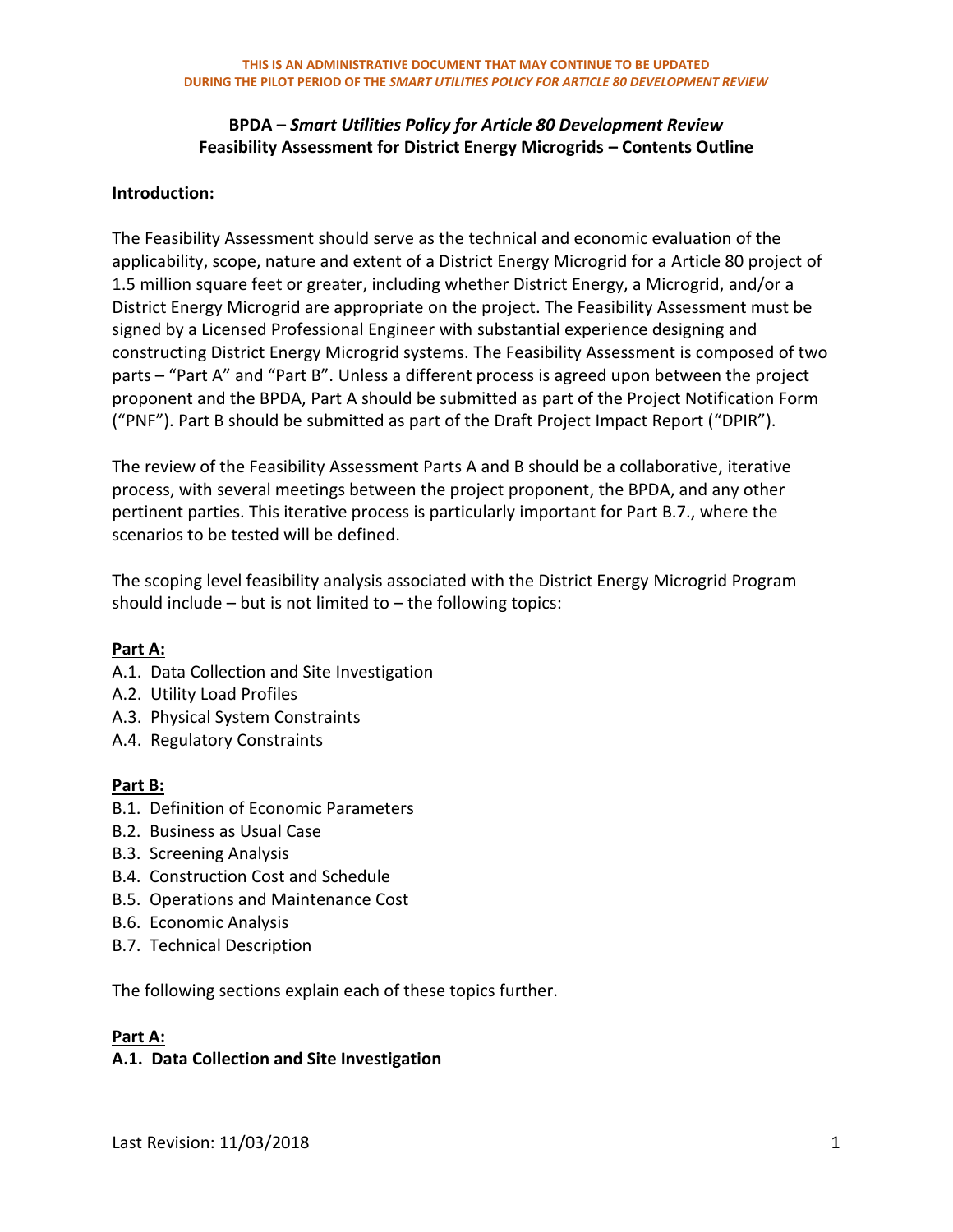Identify and document all data that is pertinent for the analysis of a District Energy Microgrid System.

*The data will include the preliminary site plan, phasing in schedule, building type, use, and occupancy, existing utilities in the area, and other facts that could impact the energy consumption and requirements for the development.*

## **A.2. Utility Load Profiles**

Develop annual 8760 models of the utility loads including chilling as they will vary throughout the phasing in of the development.

*Utility profiles can be based on similar building type and building uses scaled for the new building square footage.*

## **A.3. Physical System Constraints**

Identify technical restrictions in the existing infrastructure that may be cost or feasibility impediments to the project.

*Examples are natural gas supply, electric utility fault levels, supporting system capacities and conditions, etc. Some of these restrictions could be overcome through capital spending, but other restrictions may be unsurmountable. The type of review for this sections could be presented as a simple "stop sign" type of analysis, identifying "yellow lights" and "red lights." Yellow lights are defined as hurdles that can be overcome by the application of additional equipment, cost, etc. Red lights are defined as deal breakers that will stop the project. Yellow light costs should be included in the 'Screening Analysis' section. Any red lights will be identified and documented but do not need to be included in the 'Screening Analysis' section.*

## **A.4. Regulatory Constraints**

Develop an understanding of the regulatory influences on the District Energy Microgrid Project from the various utilities and other pertinent agencies. This section should include but is not limited to the following:

*a) Determine utility requirements for future electric interconnection. Definition of the scope of the electrical interface is a key consideration for construction cost and space allocation.*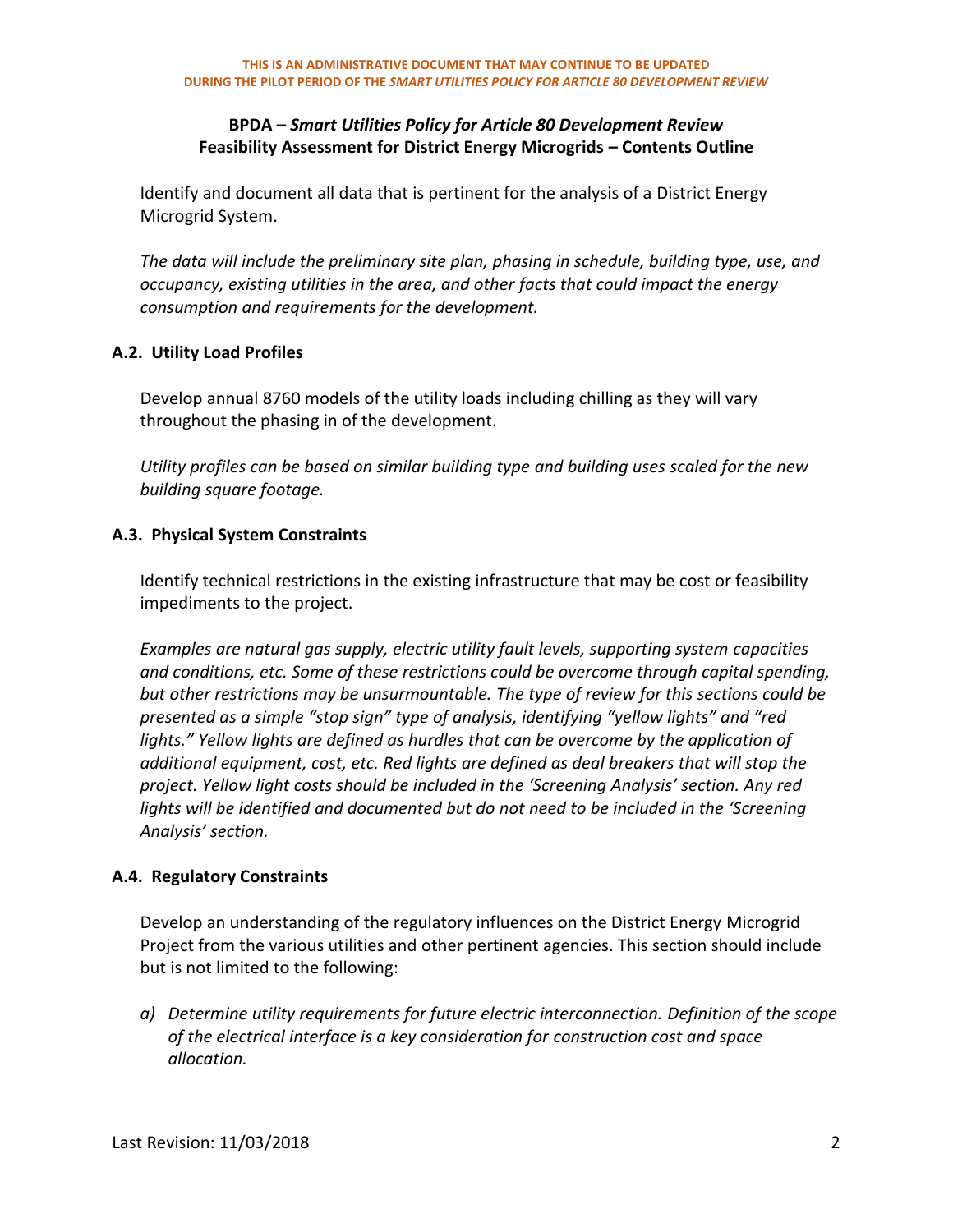- *b) Determine utility capabilities for the future supply of natural gas, in terms of both capability and pressure availability.*
- *c) Define the value of Alternative Portfolio Standard ("APS") credits for CHP.*
- *d) Define the value of ISO New England ("ISO-NE") capacity.*
- *e) Develop permitting pathways for the options considered under 'Screening Analysis' and how that may impact cost, performance, and schedule.*
- *f) Explore any possible*

## **Part B:**

#### **B.1. Definition of Economic Parameters**

Document the economic, regulatory and market assumptions.

*This section will include the assumptions for the commodity cost of electricity and natural gas, standby rates and other costs that will be used in Business as Usual model and to inform the options selected for the future cases. The economic analysis should be produced in accordance with these assumptions.* 

#### **B.2. Business as Usual Case**

Define the Business as Usual ("BAU") by modeling the operations of the development taking service from the existing utility system.

*A carefully defined BAU is needed to accurately estimate the value created by and risks associated with the District Energy Microgrid investment proposal. The BAU should model the operations of the development receiving service from the existing utility system. The BAU case must be defined through a quantitative model, in a manner that allows calculations and measurements necessary to gain the appropriate range of insights. Insights should be provided not only with respect to capital stewardship, operating costs, and financial risks, but also with respect to implications for energy efficiency and greenhouse gas emissions.* 

*Utility Load Profiles should be inputted into a rate model to determine the cost of serving the*  loads for each year of the development phase in. The model should include utility rate *structures for electric and natural gas, as well as cost data that includes a demand component, energy component, and commodity costs. The model should act as a tool to as accurately as possible calculate the annual operating cost of the base case and each system studied in the 'Screening Analysis,' along with the revenue associated with Alternative Energy Credits or other programs such as demand response.*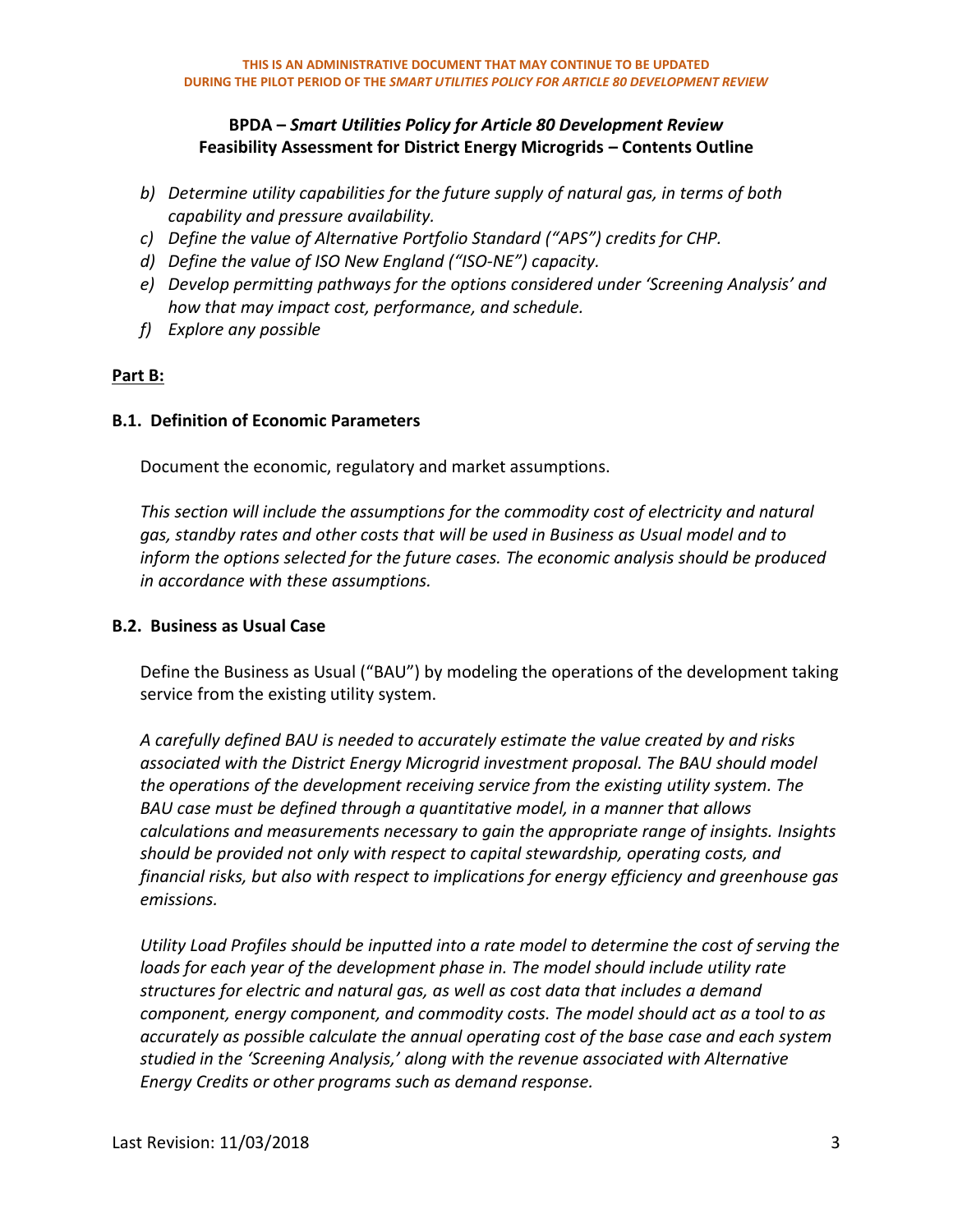*The output of the BAU is an annual base case utility cost model that will define the cost to operate the development over each of a 20-year time horizon. The model will also quantify on an annual basis the greenhouse gas emissions associated with the incremental load on the electric grid and fuel consumed on site.*

### **B.3. Screening Analysis**

Develop a series of District Energy, Microgrid, and District Energy Microgrid options, as well as other options based on existing infrastructure or energy systems on or close to the site, that should be compared to the BAU case.

*This section should take a "clean canvas" approach, allowing the developer to determine the best fit for utility generation that will optimize efficiency, economics, sustainability, and resiliency.* 

*Typical options to be reviewed include but are not limited to:*

- *a) Gas Turbines including Micro Turbines*
- *b) Fuel Cells*
- *c) Reciprocating Engines*
- *d) Various chiller configurations that work with the generating equipment to optimize efficiency and economics*
- *e) Photovoltaics ("PV")*
- *f) Energy Storage*
- *g) Combined Heat and Power systems ("CHP")*

*The options defined above should be run through the model used to define the Business as Usual Case to calculate the new utility operating cost, energy efficiency change, and greenhouse gas emissions change. For each option studied, the report should include information that defines the level of resiliency that each system could provide (i.e., the thermal and/or electric loads that could be served in island mode during a potential failure of the macro electric grid.)* 

#### **B.4. Construction Cost and Schedule**

Estimate the construction costs for the complete construction of the BAU and other options identified in the 'Screening Analysis' section.